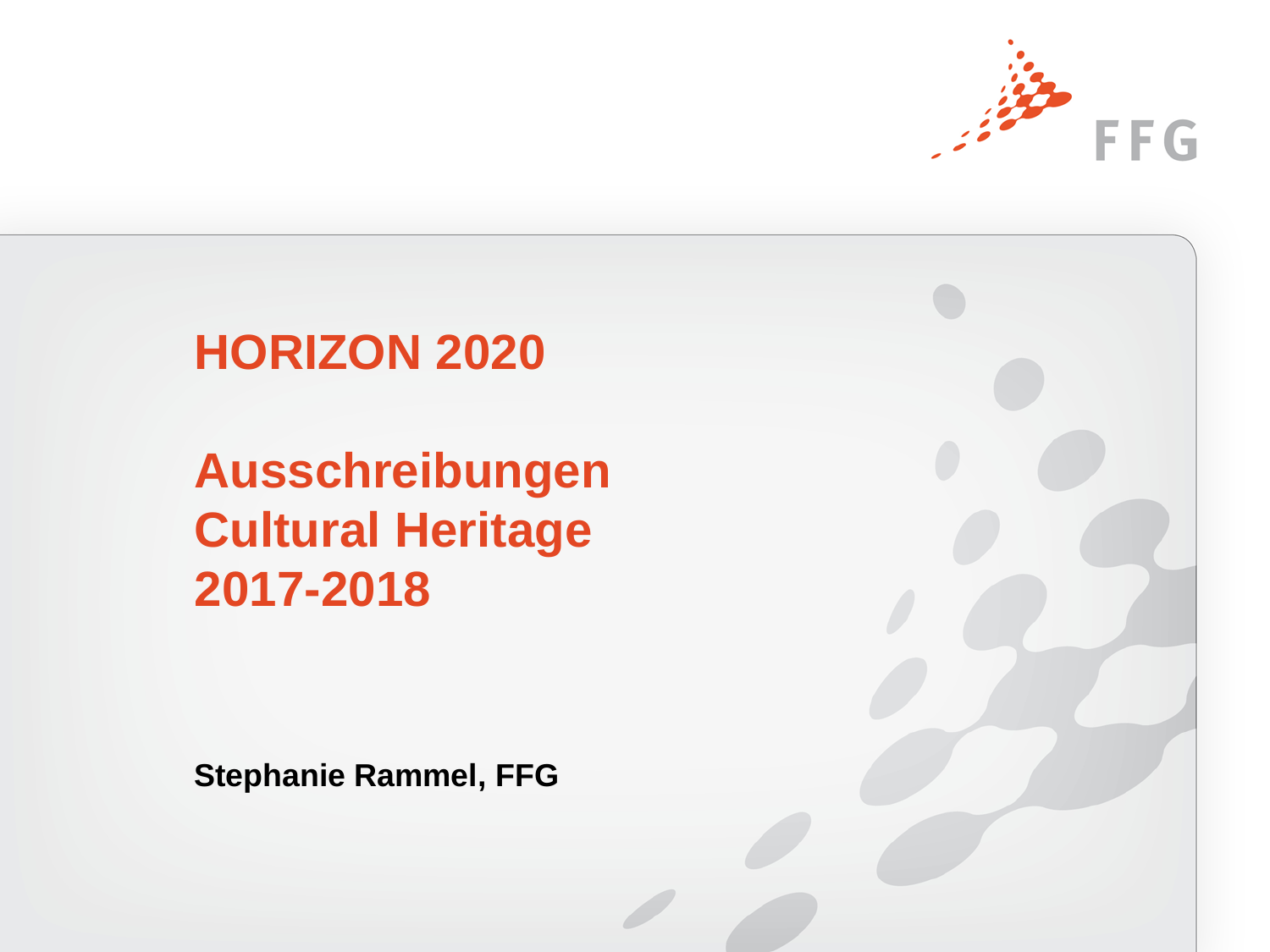

## **Inhalt**

- **Horizon 2020**
- **Ausschreibungen mit Bezug CH 2018-2019**
- **Services der FFG**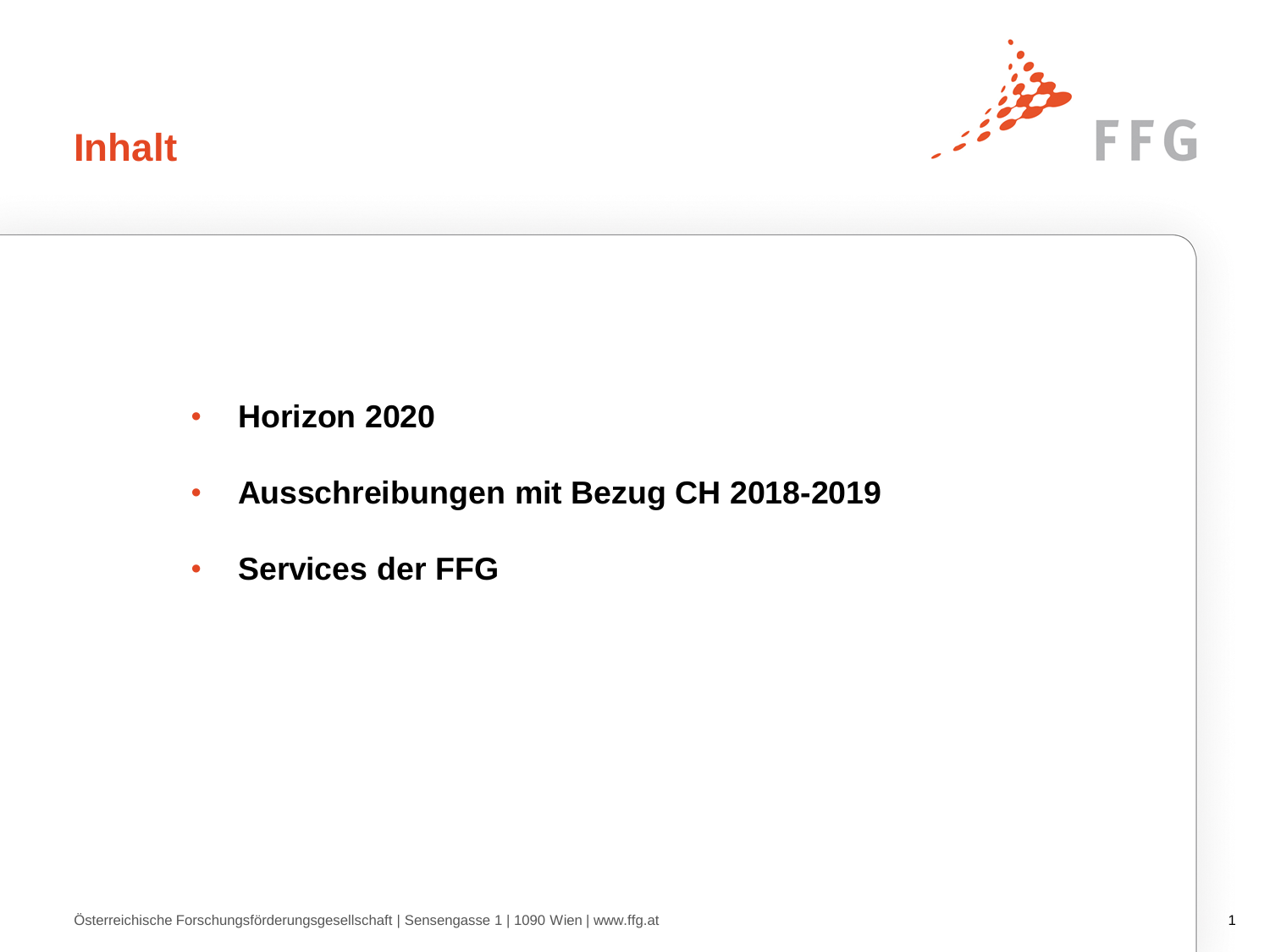

## **Horizon 2020**

Horizon 2020 läuft noch bis inklusive 2020.

Veröffentlichung **Ausschreibungen 2018-2019**: Ende Oktober 2017 online

Zahlreiche Programmlinien in H2020 **FFG** ist **nationale Kontaktstelle** in Österreich -> ExpertInnen f. Programmlinien in FFG beraten

**Participant Portal** der Europäischen Kommission: http://ec.europa.eu/research/participants/portal4/desktop/e n/home.html

### **Online Manual:**

http://ec.europa.eu/research/participants/docs/h2020 funding-guide/index\_en.htm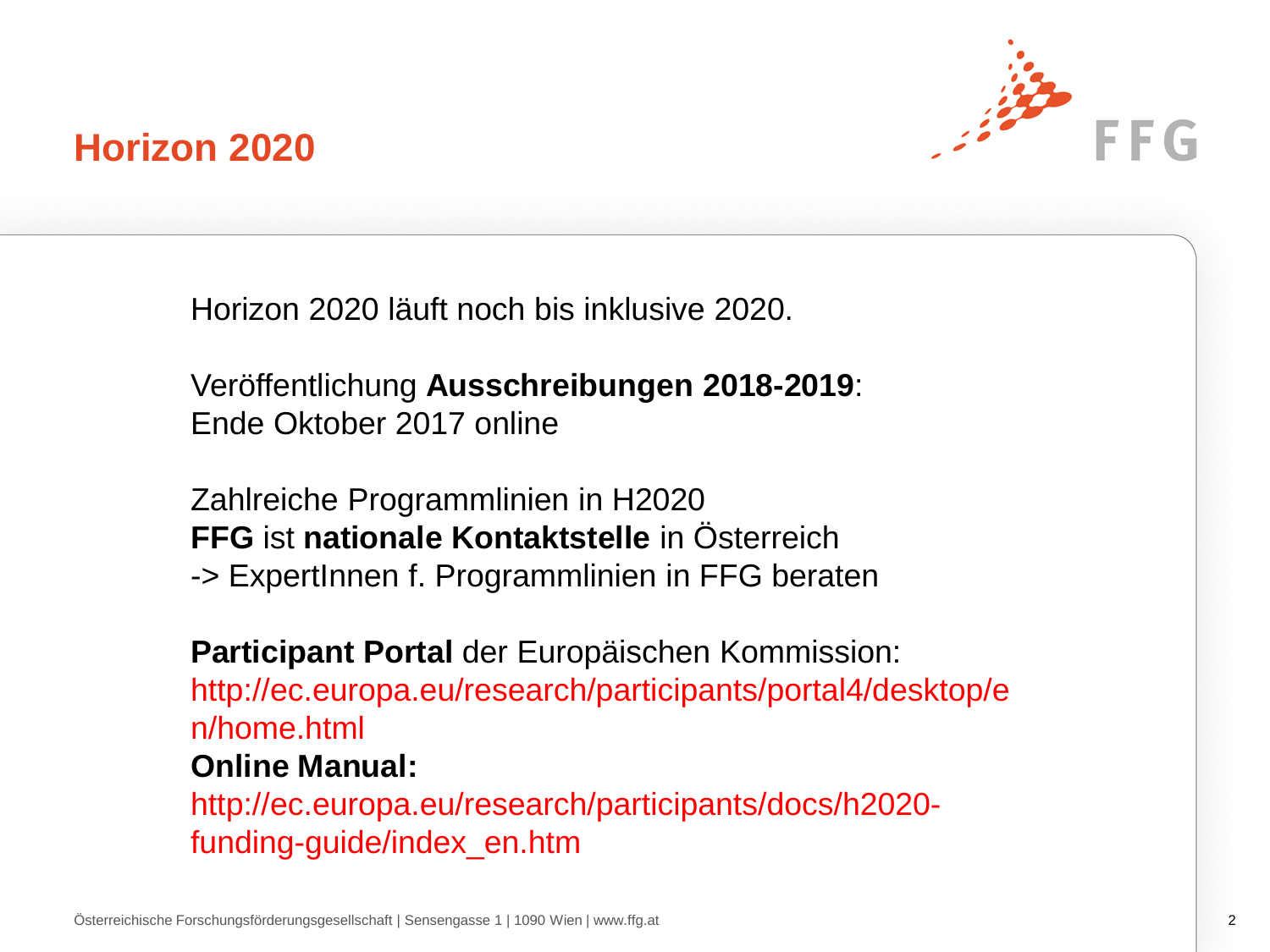

# **Horizon 2020 – Kooperative Projekte**

### **Beteiligungsregel**n:

mind. 3 verschiedene Organisationen aus 3 verschiedenen EU-Mitgliedsstaaten - dann plus eventuelle assoziierten Staaten oder Drittstaaten. Meist > 3 Partner.

### **Förderhöhen**:

häufig 100%: Research and Innovation Actions, Coordination and Support Actions

für for-profit Orgs. manchmal 70% - bei Innovation Actions (non-profit auch dort 100%)

**Projekt-Laufzeiten**: nicht vorgegeben, in Praxis meist ca. 2 bis 3 Jahre.

Es gibt entweder ein oder zweistufige Antragsverfahren – Details bitte bei konkreter Ausschreibung im participant portal beachten!

Österreichische Forschungsförderungsgesellschaft | Sensengasse 1 | 1090 Wien | www.ffg.at 3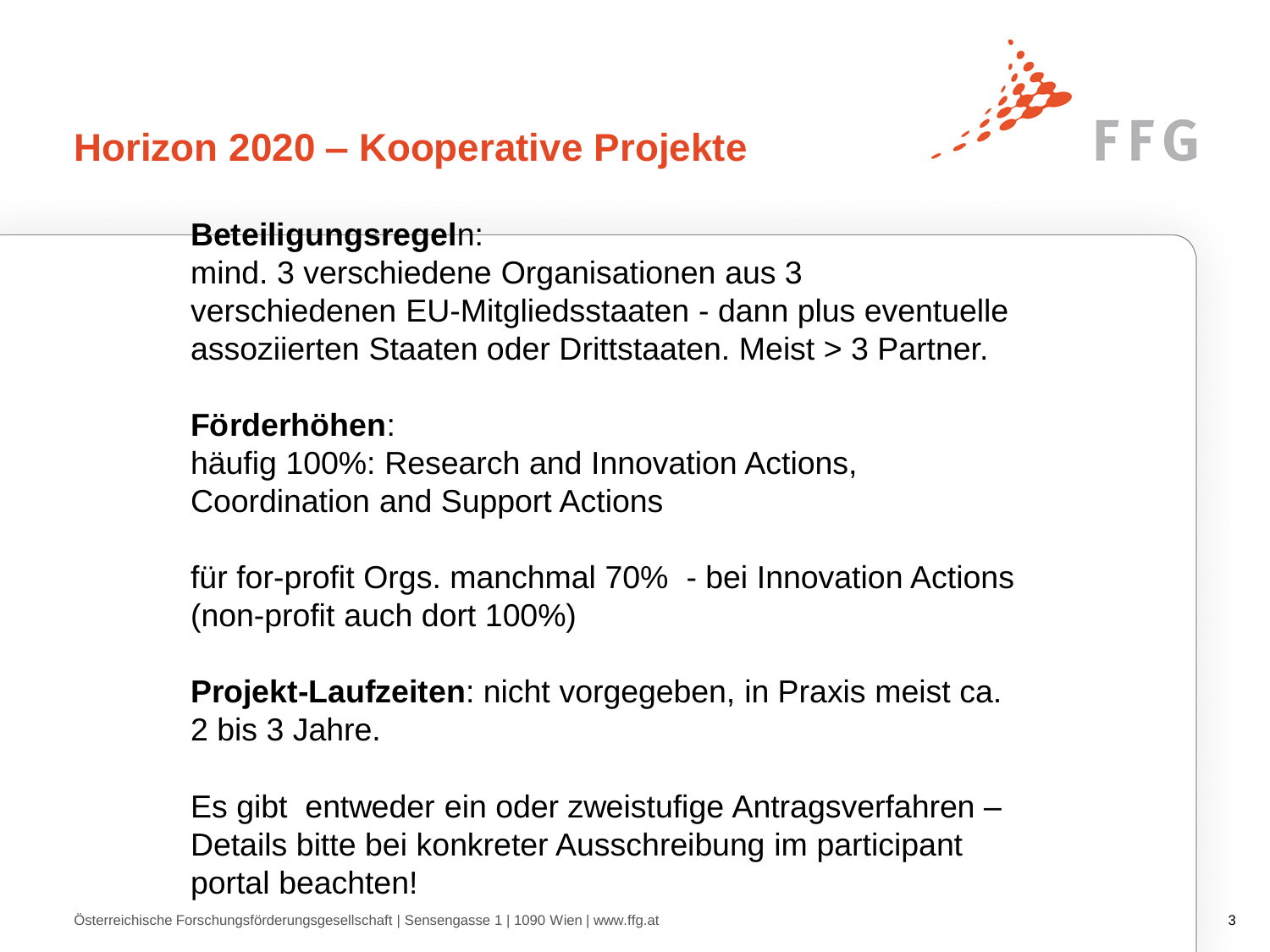# **Horizon 2020**: Struktur



**Wissenschaftsexzellenz** Excellent Science

#### **Ziel: Wissenschaftsbasis**

- 1. European Research Council (ERC)
- 2. Future and Emerging Technologies (FET)
- 3. Marie Sklodowska-Curie
- 4. Forschungsinfrastrukturen

**Führende Rolle der Industrie** Industrial Leadership

### **Ziel: Wachstum**

- **1. Grundlegende und industrielle Technologien (LEIT) inkl. Schlüsseltechnologien (KETs)**
- 2. Risikofinanzierung
- 3. Innovation in KMU

**Gesellschaftliche Herausforderungen** Societal Challenges

### **Ziel: Lösung gesellschaftlicher Probleme**

- 1. Gesundheit, demografischer Wandel
- 2. Ernährung, Biowirtschaft
- 3. Energie
- 4. Verkehr
- **5. Klimaschutz, Rohstoffe**
- **6. Integrative, innovative und reflexive Gesellschaften**
- **7. Sichere Gesellschaften**

- Widening Participation
	- Science with and for Society
		- Europäisches Innovations- und Technologieinstitut (EIT)
			- Gemeinsame Forschungsstelle (JRC)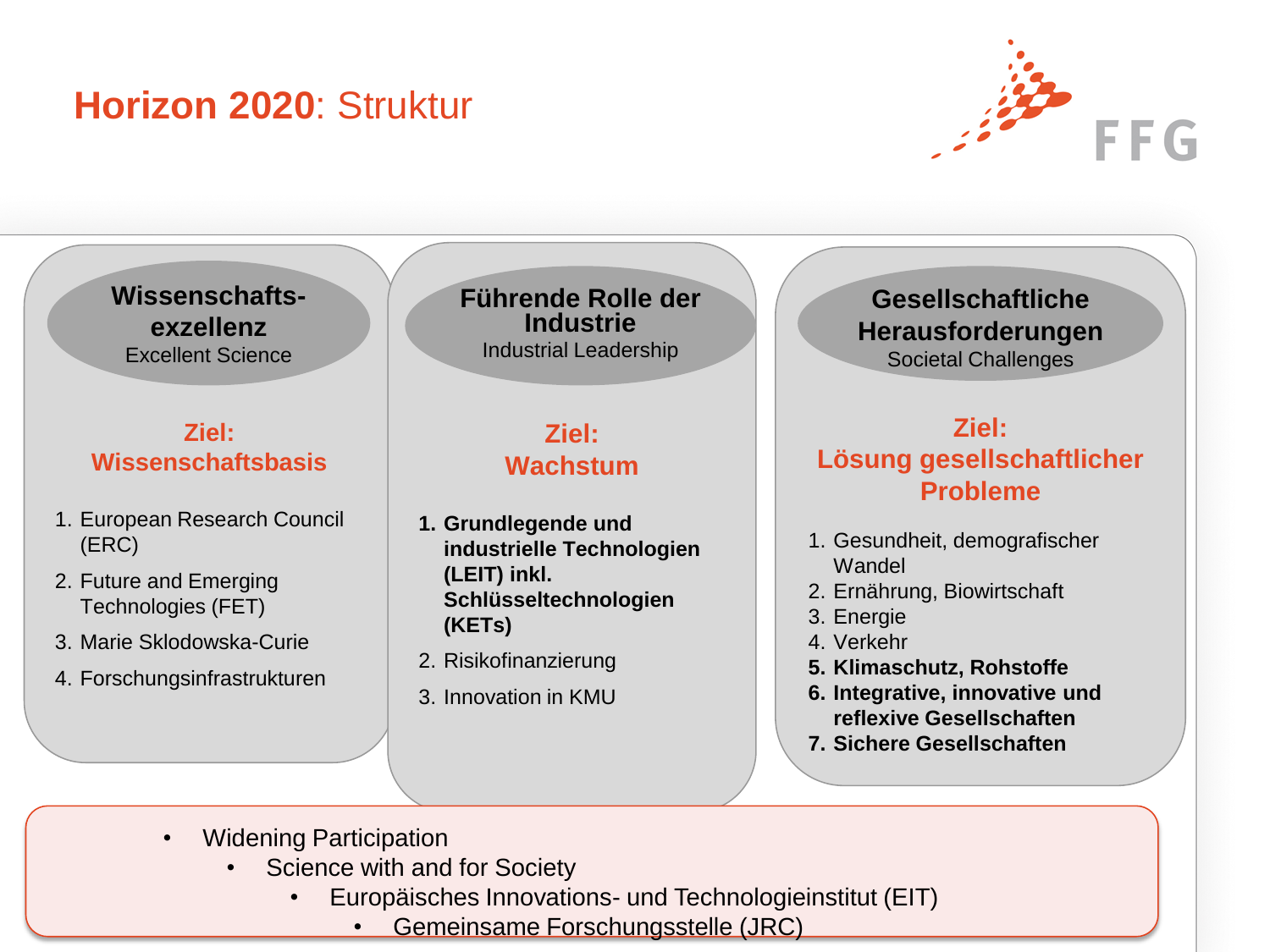

# **Cultural Heritage** in Horizon 2020

**CH** kommt in Horizon 2020 in unterschiedlichen Programmlinien vor:

- **Umwelt** und Klimawandel Societal Challenge 5
- **Integrative Gesellschaften** ~ Sozial- und Geisteswissenschaften Societal Challenge 6
- *Sicherheitsforschung* Societal Challenge 7
- *Nanomaterials* etc. Teil NMPB in Grundlegende industrielle Technologien (Säule 2)

Creative Industries und **ICT-Aspekte** von CH auch zu finden bei zwei ICT-orientierten Programmlinien in H2020

-> heute nicht Schwerpunkt.

2017-2018 kommen thematisch auch vor:

next generation internet, interactive technologies, arts & innovation

future and emerging technology-flagships (future FET flagships)

**Kontakt FFG**: ICT-Experten Manfred Halver, David Kolmann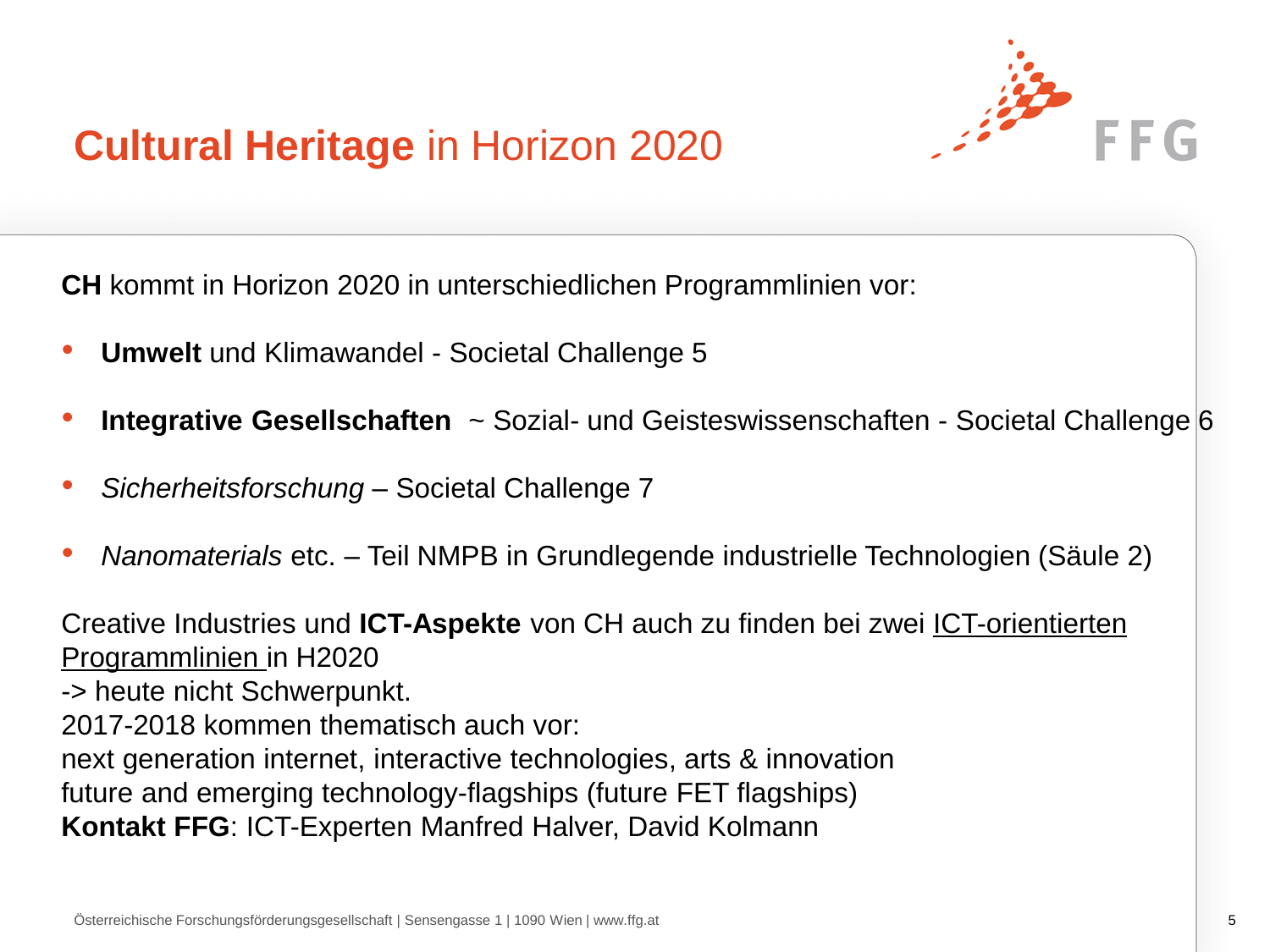**SSH** = Sozial-, Wirtschafts- und Geisteswissenschaften in Horizon 2020



**Programme mit unterschiedlichen GRUNDLOGIKEN** 

**Förderung von Personen:**

- **European Research Council (ERC)** -> FFG: Ylva Huber *themenoffen, "bottom up", eher für Grundlagenforschung*
- **Marie – Sklodowska – Curie Maßnahmen** -> FFG: Therese Lindahl inkl. Konfinanzierung nationaler Doktorats- und Stipendienprogramme

### **Förderung von transnationalen kooperativen Forschungsprojekten:**

u. A. **Säule 3 - Gesellschaftliche Herausforderungen Sozial- und Geisteswissenschaftliche** Forschung am stärksten in *6. Gesellschaftlicher Herausforderung Europe in a changing world – inclusive societies* -> FFG: Stephanie Rammel **Themen vorgegeben, "top down"**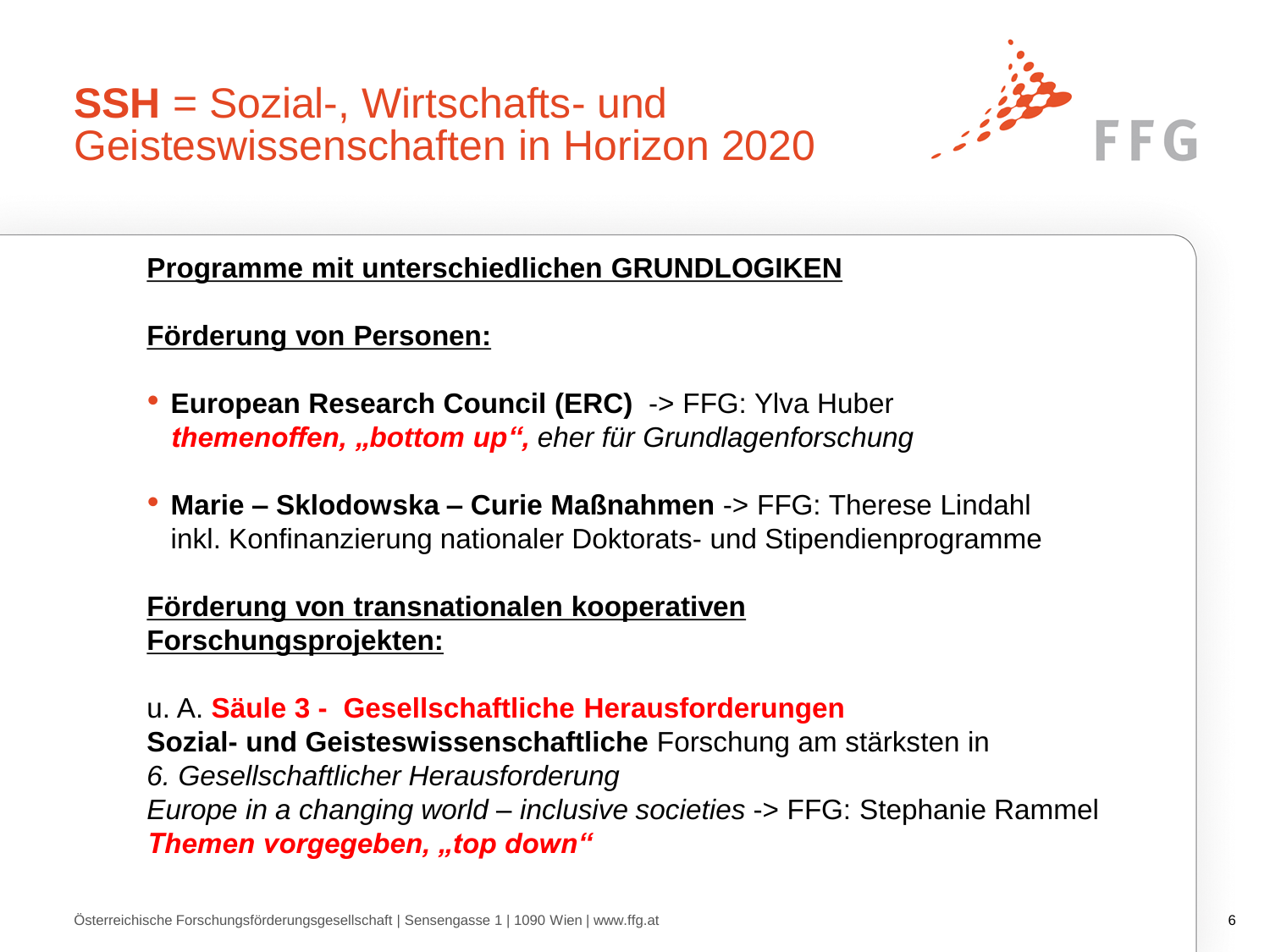### **Integrative Gesellschaften Societal Challenge 6**



#### **TRANSFORMATIONS-04-2019-2020: Innovative approaches to urban and regional development through cultural tourism – IA 4-5 Mio €**

address curation and preservation of digital assets. new technologies and methods for richer experiences, storytelling and the linking of physically separated objects and sites, and tangible and intangible heritage.

expected impact: present cultural heritage in a comprehensive and attractive way. Enhance cultural history and cultural tourism. enhance re-use of digital assets.

#### **SU-TRANSFORMATIONS-09-2018: Social platform on endangered cultural heritage and on illicit trafficking of cultural goods – CSA 1,5 Mio €**

take stock of ongoing initiatives incl. research (national, international and EU-level), mutual learning and coordination; identify knowledge and intervention gaps. bring together the research community, public and private actors, and policy makers at national and international levels. traffic routes, provenance research, economic aspects, heritage memory preservation, return and restitution, legislation, training, awareness raising.

expected impact: contribute to strategic integrated European and internat. policies and interventions. Toolkit and recommendations. Support building of research agenda.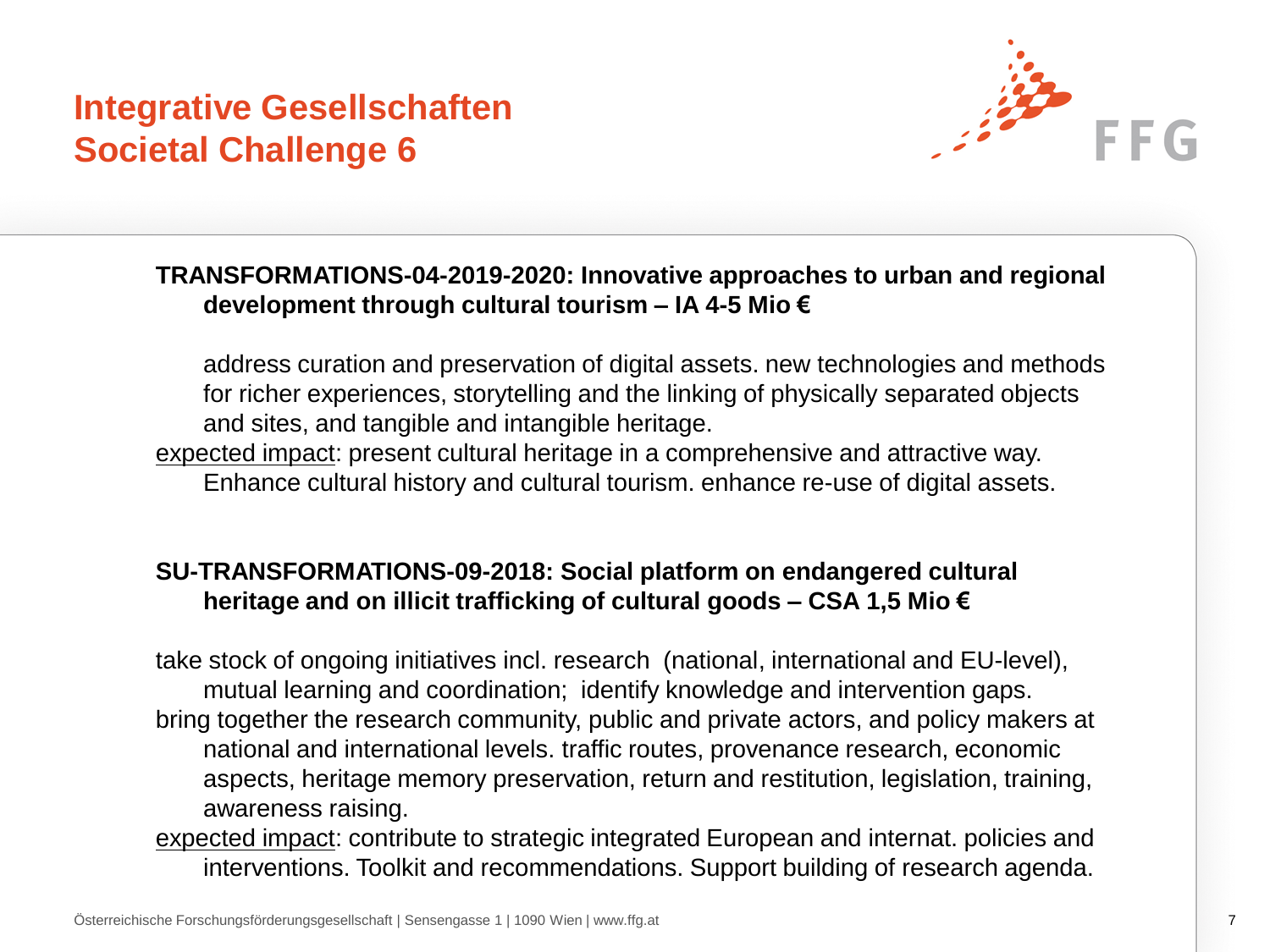### **Integrative Gesellschaften Societal Challenge 6**



#### **DT-TRANSFORMATIONS-11-2019: Collaborative approaches to cultural heritage for social cohesion – RIA 3-4 Mio €**

- Specific Challenge: insufficient integration of some socio-economic groups in CH experiences. Improve the design of cultural experiences, enhance participatory and collaborative approaches, foster mutual cultural understanding and resilient strategies.
- Scope: develop strategies for fostering collaborative and participative approaches to cultural encounters via communication channels such as social media platforms, participatory approaches, art and co-designed activities.
- consider both **tangible and intangible heritage**, researching new applications and tools that allow for a more inclusive approach such as digital tagging of objects or co-authoring of societal and place-based memories. Active involvement and engagement with different groups or communities such as migrants and other communities at risk of exclusion. …
- Collaborative tools and applications should help the cultural tourism sectors and cultural heritage institutions, NGOs, community organisations etc. in Europe and beyond to enhance the analysis and understanding of cultures and communities.
- Expected impact: fostering cultural diversity and social cohesion and the recognition of multiple identities and voices.
- positive impact on cultural institutions by attracting contributions from and boosting involvement of new audiences.
- provide disciplines such as computing, design and the social science and humanities with new research tools.

Österreichische Forschungsförderungsgesellschaft | Sensengasse 1 | 1090 Wien | www.ffg.at 8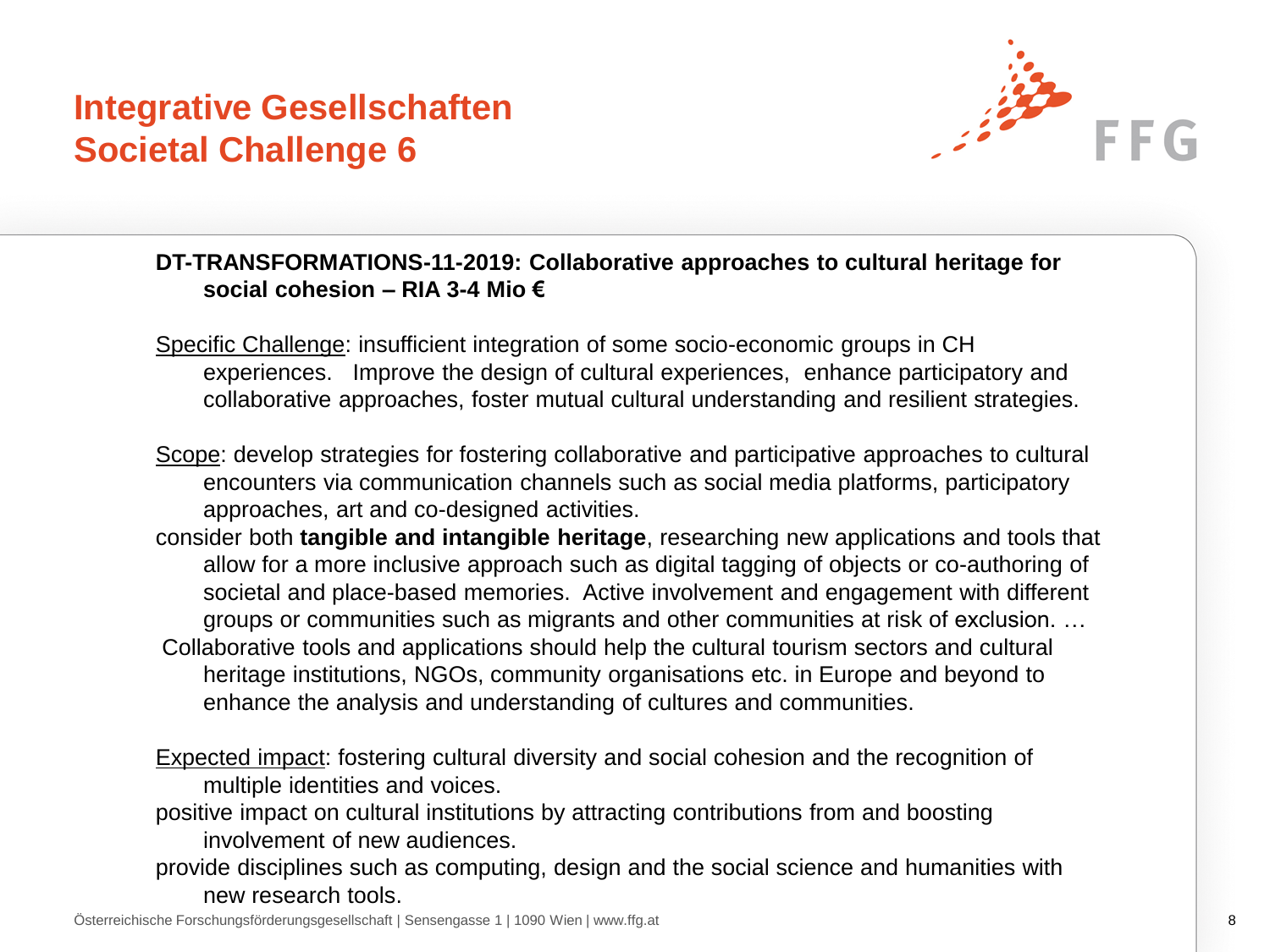### **Integrative Gesellschaften Societal Challenge 6**



#### **DT-TRANSFORMATIONS-12-2018-2020: Curation of digital assets and advanced digitisation – IA 4-5 Mio €**

- Specific Challenge: Generate a more comprehensive picture of studies assets, also including stories and experiences together with their cultural, historical and social context and their evolution over time
- Scope: address the curation and preservation of digital assets. They should provide new technologies and methods that enable, among others, richer experiences, storytelling and the linking of physically separated objects and sites, and tangible and intangible heritage. It should pay attention to the emergence of more dynamic and personalised digital resources which pose new issues in terms of curation and preservation.
- Expected impact: new technologies and methods to present SH in a comprehensive and attractive way, supporting the promotion and understanding of Europe's CH. demonstrate how improved preservation of objects, collections and sites will enhance cultural history and cultural tourism. The economic, social, research and cultural impact for content-owning creative industries and cultural institutions will include gains from use and re-use of digital assets. Enhance re-use of digital assets.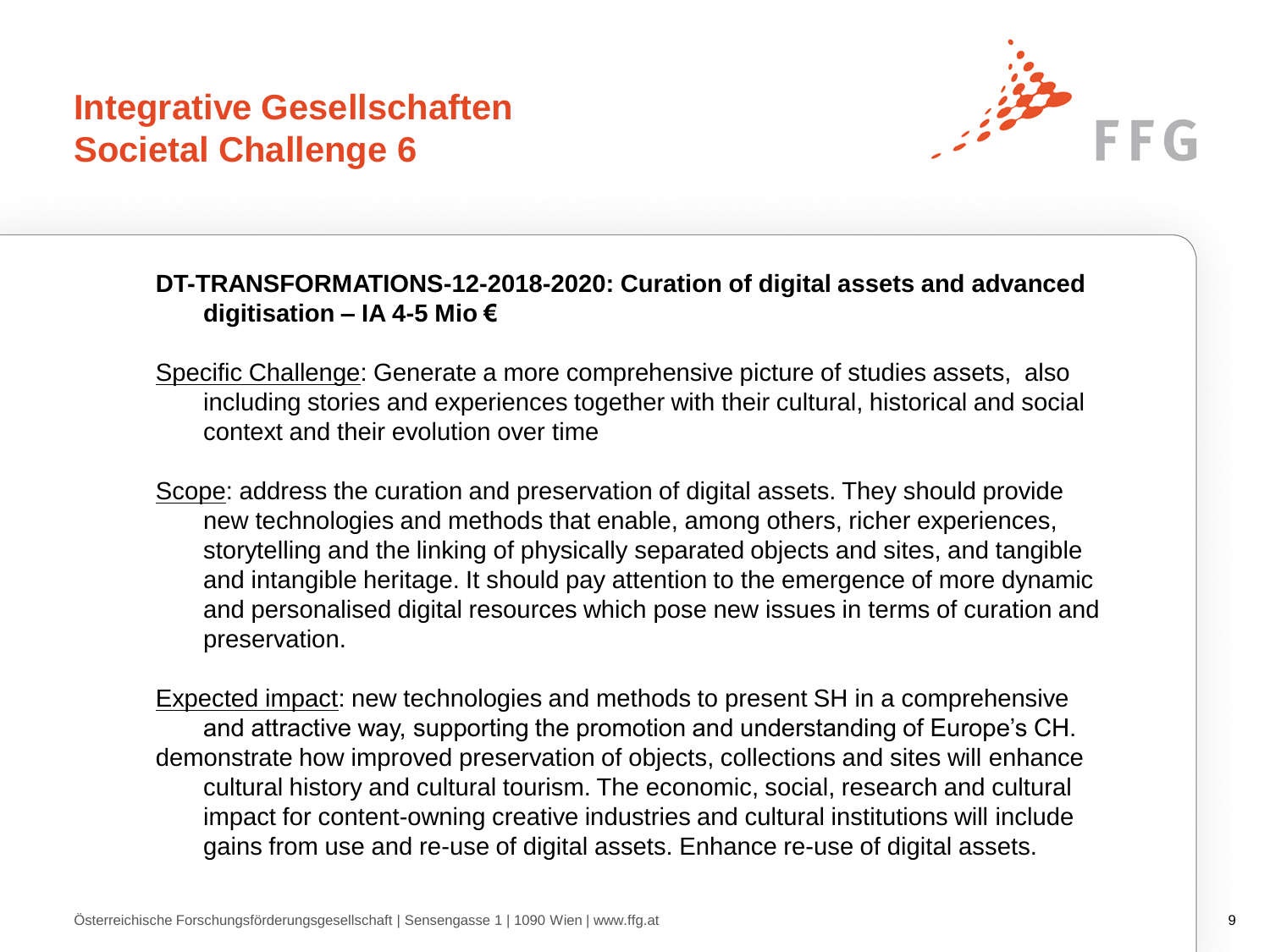## **Umwelt, Klimawandel Societal Challenge 5**



#### **LC-CLA-04-2018 Resilience and sustainable reconstruction of historic areas to cope with climate change and hazard events – RIA, Two Stage, 5-6 Mio €**

#### Specific Challenge:

European historic areas and their surroundings, both in urban and rural environments, are increasingly affected by climate-change and various natural hazard events. Increasing their resilience through 'preparedness' interventions and securing their sustainable reconstruction in case of damage or destruction is essential to preserve their identity and economic, social and environmental functionality and to seamlessly transmit their historic value to new generations. [...]

#### Expected Impact:

The project results are expected to contribute to:

- enhanced resilience and reduced vulnerability of historic areas to climate change and other natural hazards, also accounting for their synergistic impact;
- improved reconstruction and economic and social recovery of historic areas by local authorities and communities through the use of new knowledge and tools.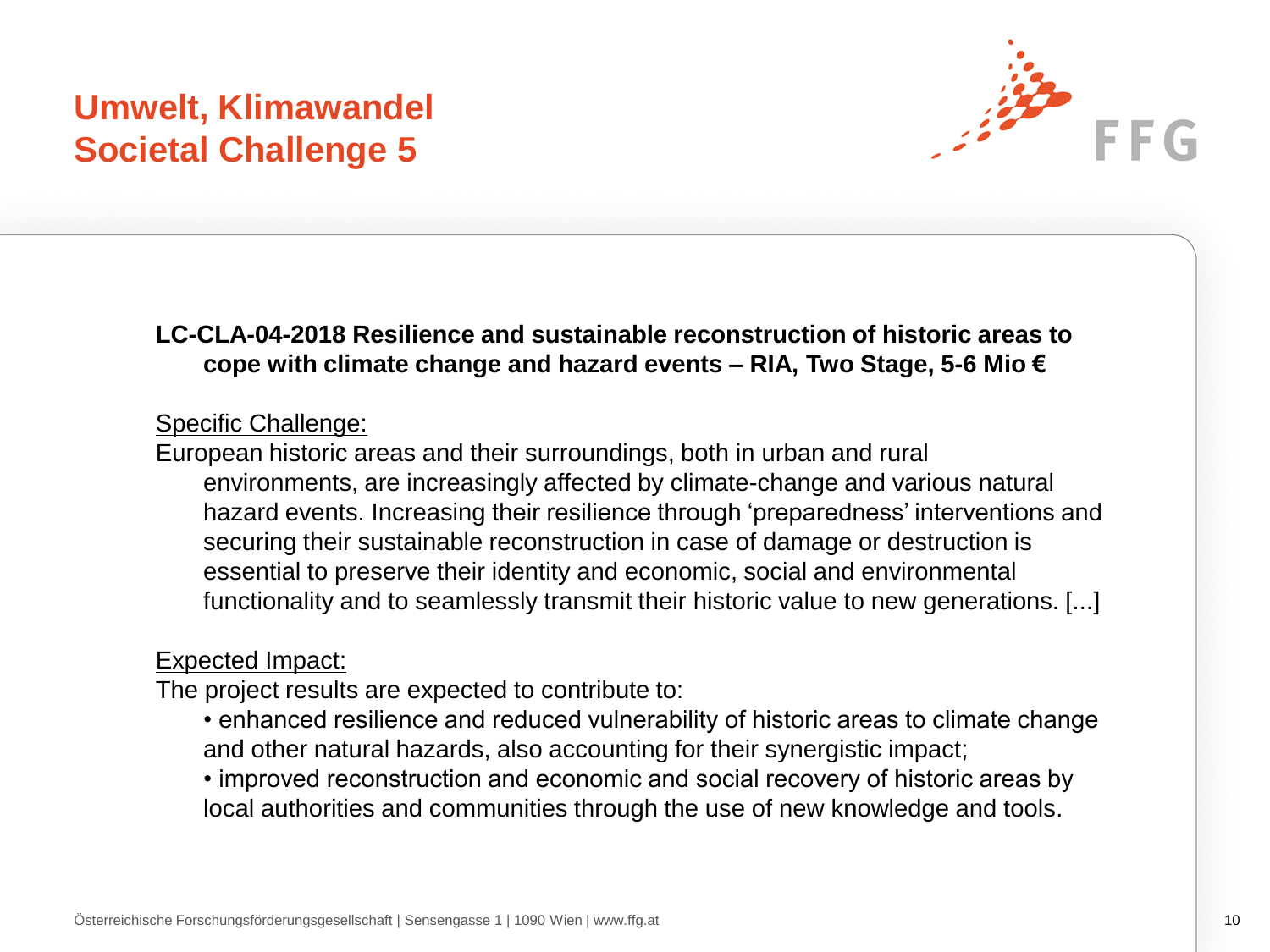## **Umwelt, Klimawandel Societal Challenge 5**



**SC5-19-2018 International network to promote cultural heritage innovation and diplomacy – CSA, Single Stage, ~ 2,5 Mio €**

Scope: Actions should establish an international network that will capitalise on EU expertise to leverage the value of European cultural heritage assets, promote heritage-led innovation for sustainable development and provide expertise and assistance, particularly where cultural heritage is at risk.

Expected Impact:

The project results are expected to contribute to:

- more extensive protection and preservation of cultural heritage, and optimal use of its innovation potential for sustainable development;
- the emergence of a global market for heritage-led sustainable innovation, through EUwide evidence and increased awareness among investors, practitioners and the public;
- enhanced capacity of third countries to manage, enhance and safeguard cultural heritage, particularly where it is at risk, through provision of EU knowhow and assistance;

[...]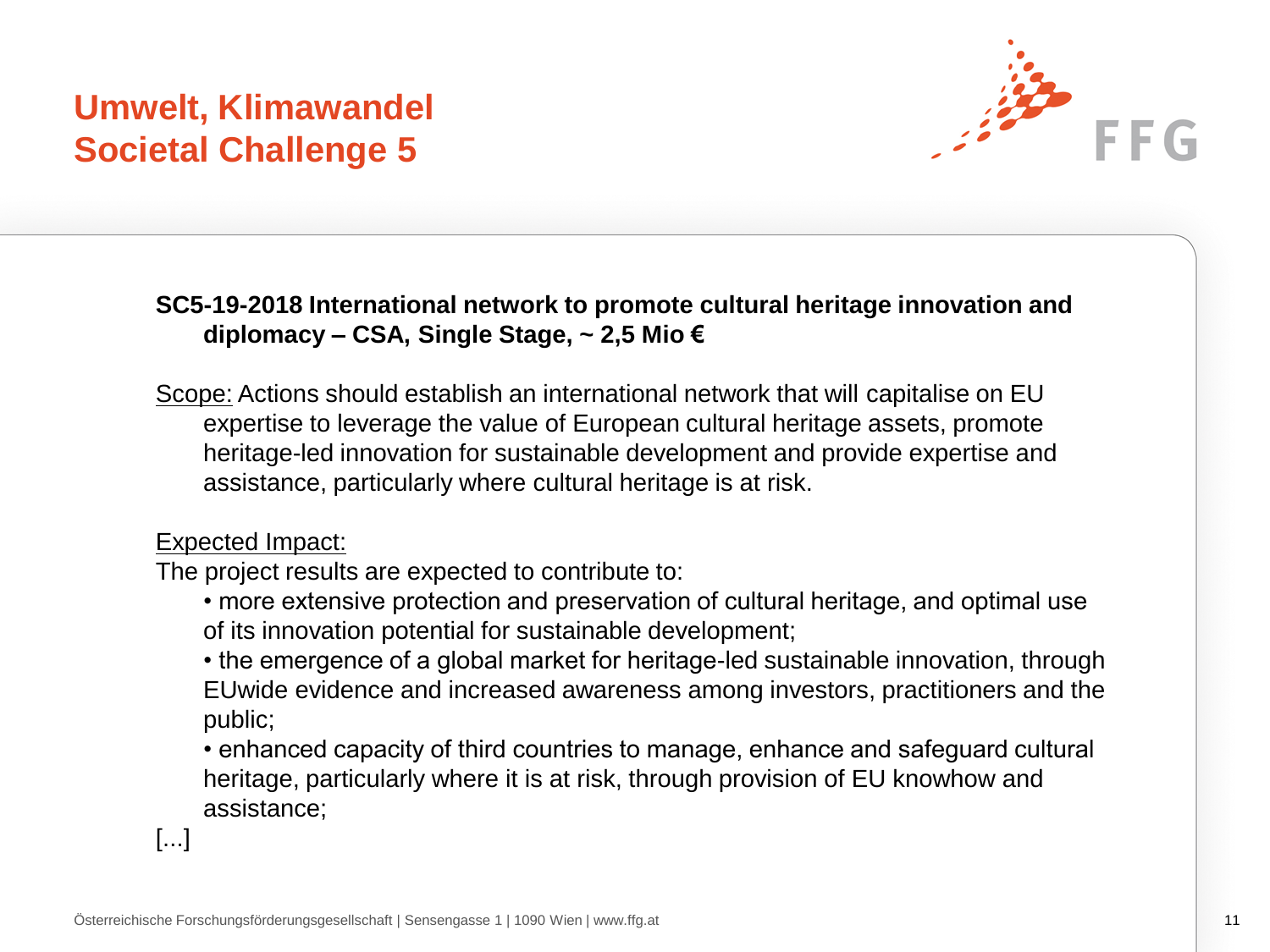## **Umwelt, Klimawandel Societal Challenge 5**



**SC5-20-2019 Transforming historic urban areas and/or cultural landscapes into hubs of entrepreneurship and social and cultural integration – IA, Two Stage, 7-8 Mio €**

Scope: Actions should develop, demonstrate and document strategies, approaches and solutions to re-activate and re-generate historic urban areas and/or cultural landscapes. They should foster innovation by relevant start-ups, cultural and creative industries, including from the digital technologies sector, small scale advanced manufacturing producers and local 'makers', craft workshops, etc. for adaptive re-use and leverage of heritage assets and social integration.

#### Expected Impact:

The project results are expected to contribute to:

- reversing trends of abandonment and neglect of historic heritage in urban areas and landscapes;
- new and tested blueprints for the socially and economically viable regeneration of European historic urban areas and cultural landscapes, with enhanced well-being and quality of life, social cohesion and integration;
- boosting heritage and culture-relevant innovation, creativity, entrepreneurship and light 'reindustrialisation' of historic urban areas and cultural landscapes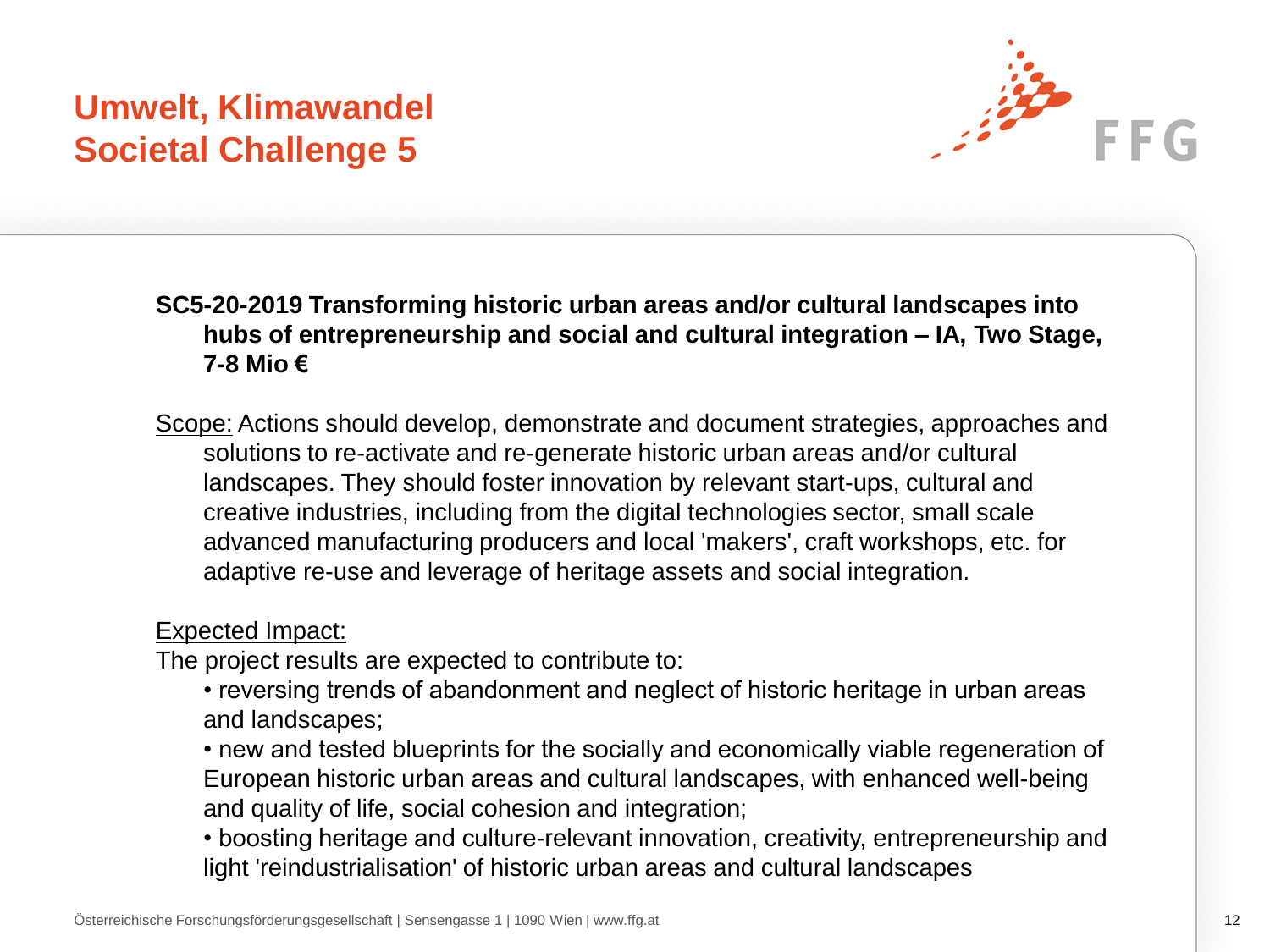### **Sichere Gesellschaften Societal Challenge 7**



#### **SU-DRS01-2018-2019-2020: Human factors, and social, societal, and organisational aspects for disaster-resilient societies - RIA, 5 Mio. €**

Scope: disasters related either to natural causes (including climate-related hazards) or to terrorist attacks … highlighted the importance of increasing risk awareness and resilience among people an decision makers in Europe.

Research on: how cultural changes among individuals, business managers, government officials, and communities can create a resilient society in Europe, in line with the Sendai Framework for Disaster Risk Reduction.

**Researchers should take into account tangible and intangible cultural heritage**, traditional know-how, land use, construction technologies, and other local knowledge which is a valuable source of information for the local communities and can help prevent the creation of new risks, to reduce existing risks, to prepare for and to respond to disasters and to build back better.

#### Expected impact:

Comparative analysis of European diverse risk-perception and vulnerabiltiy; of different approaches; cross-fertilisation of concepts; identification of existing tools and guidelines, …. learning from citizen-science interaction; develop a common European understanding of disaster resilience.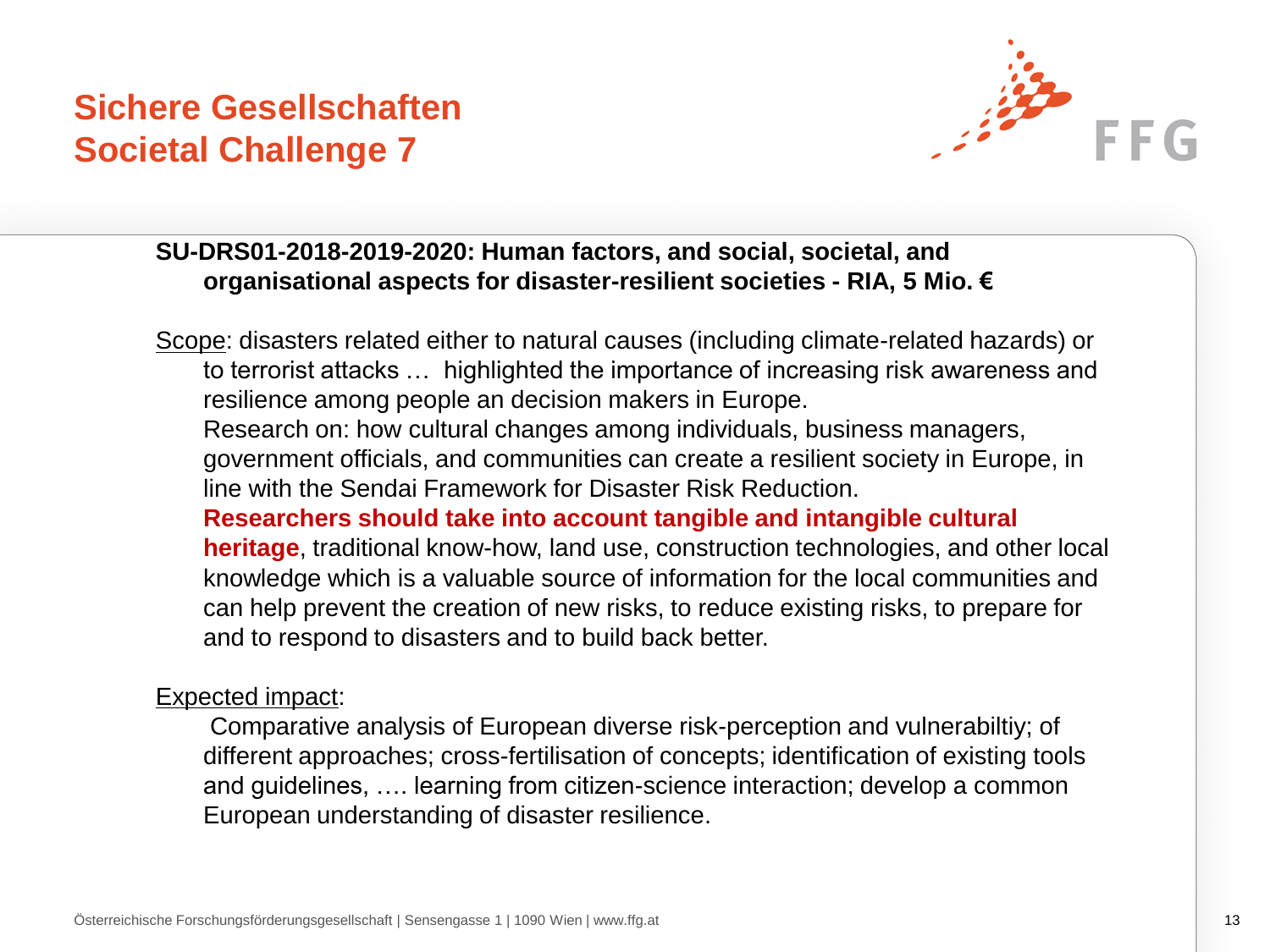**NMBP**: Nanotechnologies, Advanced Materials, Biotechnology and Advanced Manufacturing and **Processing** 



**NMBP-33-2018: Innovative and affordable solutions for the preventive conservation of cultural heritage - IA (= innovation action), 4-6 Mio** 

- develop innovative low-cost **tools/solution for preventive conservation** of movable CH artefacts (in storage and/or on display)
- **monitoring** (types of) **artefacts** to **allow continuous remote data acquisition** for key-parameters and/or conservation status of artefacts.
- **multiscale modelling** (linking different types like electronics, atomistic, etc.), allow predictions about CH degradation based on the monitoring data.

development of actual tools / solutions. **Contributions from SSH Disciplines for the CH targeting criteria**. User involvement, accessibility & reusability of produced data

Budget: 4-6 Mio € EU-Contribution (70% funding for-profit Orgs, 100% non-profit)

**Deadline***:* **23 Jan 2018 (First Stage),** 28 Jun 2018 (Second Stage)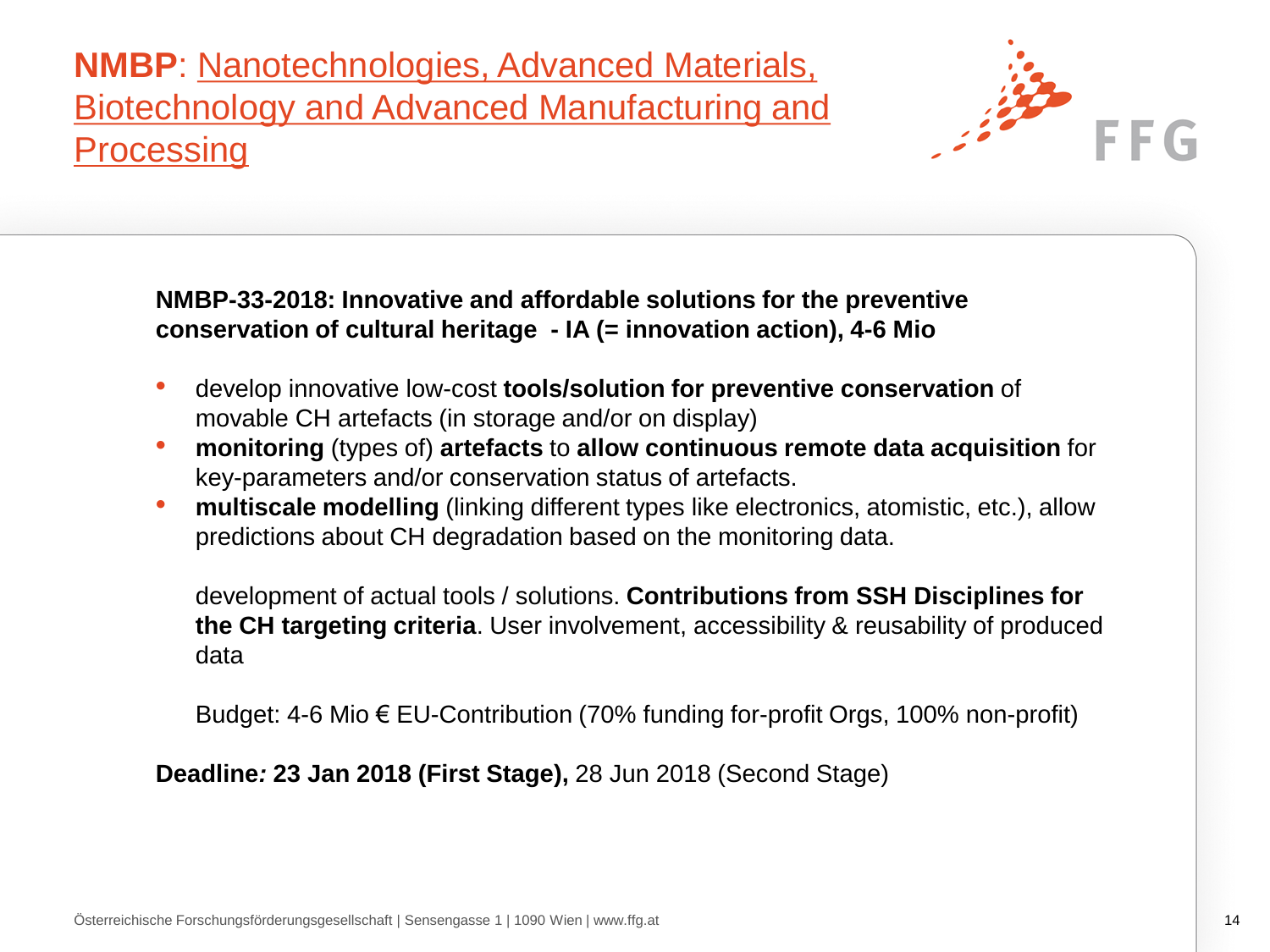

### **Kontakte FFG Horizon 2020**

#### **Beratungen zu den hpts. für CH relevanten Programmlinien in Horizon 2020**:

Umwelt, Klimaschutz (SC5): Dr. Michalis Tzatzanis

Integrative, innovative und reflexive Gesellschaften (SC6): Mag. Stephanie Rammel

Sichere Gesellschaften (SC7): DI Jeannette Klonk

ICT: DI (FH) Manfred Halver, David Kolman PhD

NMBP: DI Gerald Kern

Vorname.Nachname@ffg.at

<https://www.ffg.at/europa/service> <https://www.ffg.at/content/nationale-kontaktstelle-ffg>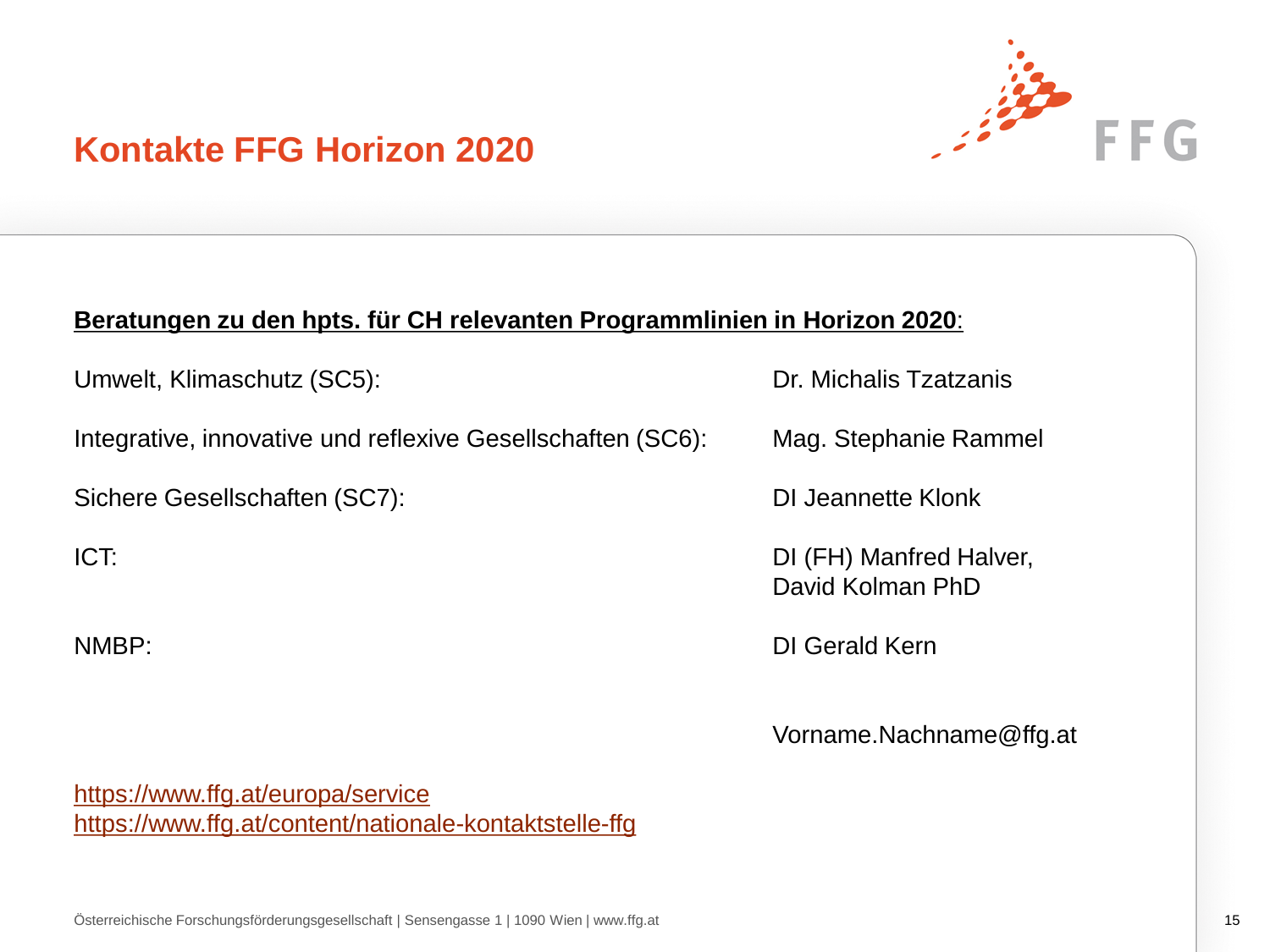

# FFG - UNSERE SERVICES

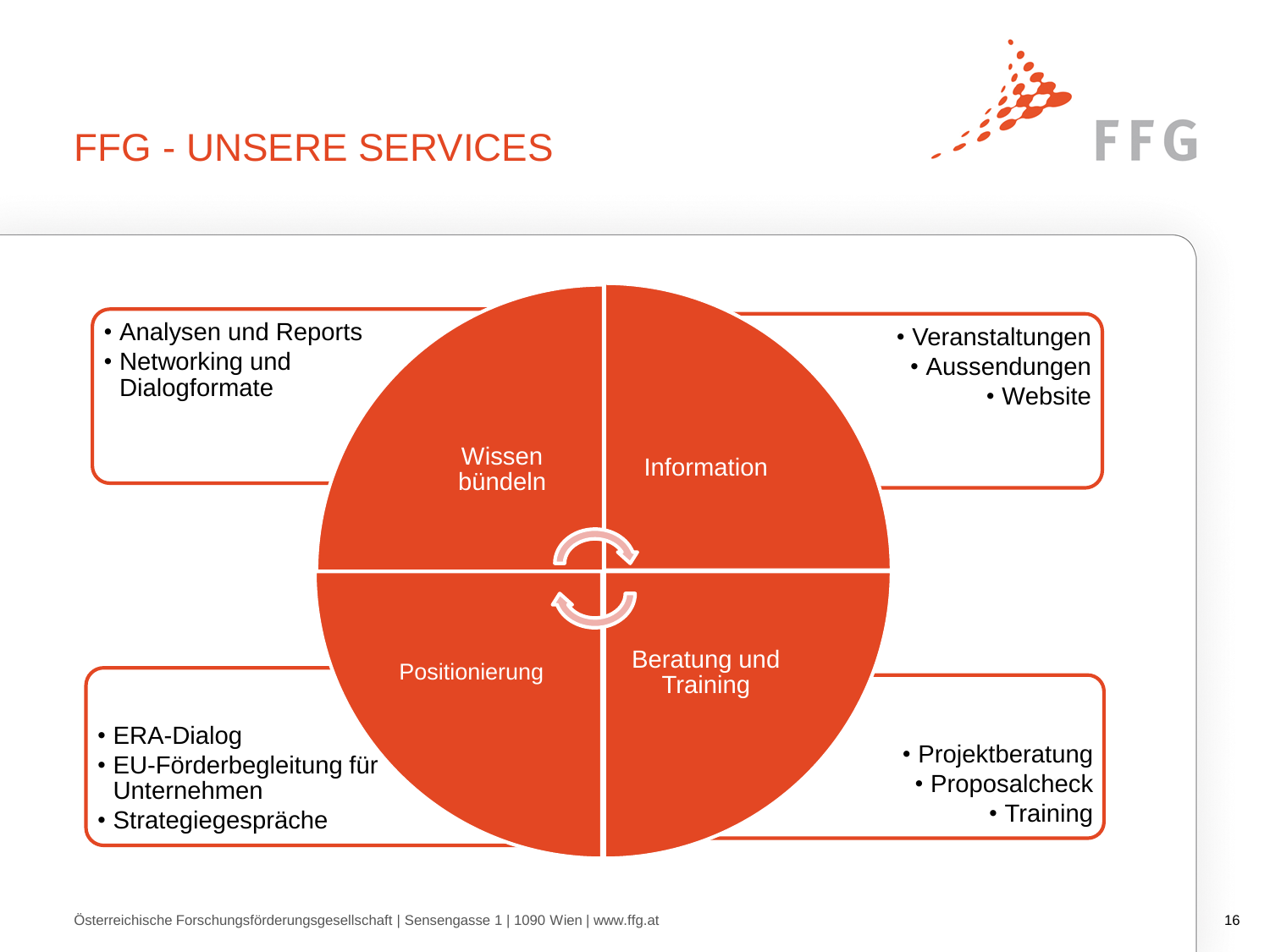

# Weiter helfen kann:

**Angebote der FFG** Nutzen:

- **Beratungsangebote** der FFG nutzen <https://www.ffg.at/europa/beratung>
- **FFG-Akademie für Einreichende mit konkreten Einreichmöglichkeiten:**

<https://www.ffg.at/europa/akademie> <https://www.ffg.at/europa/akademie-termine>

sich als **ExpertIn** bei der Kommission zu registrieren um zu **evaluieren**, sich für **Advisory-Groups** der Kommission zur Verfügung stellen. Näheres: **http://ec.europa.eu/programmes/horizon2020/en/experts**